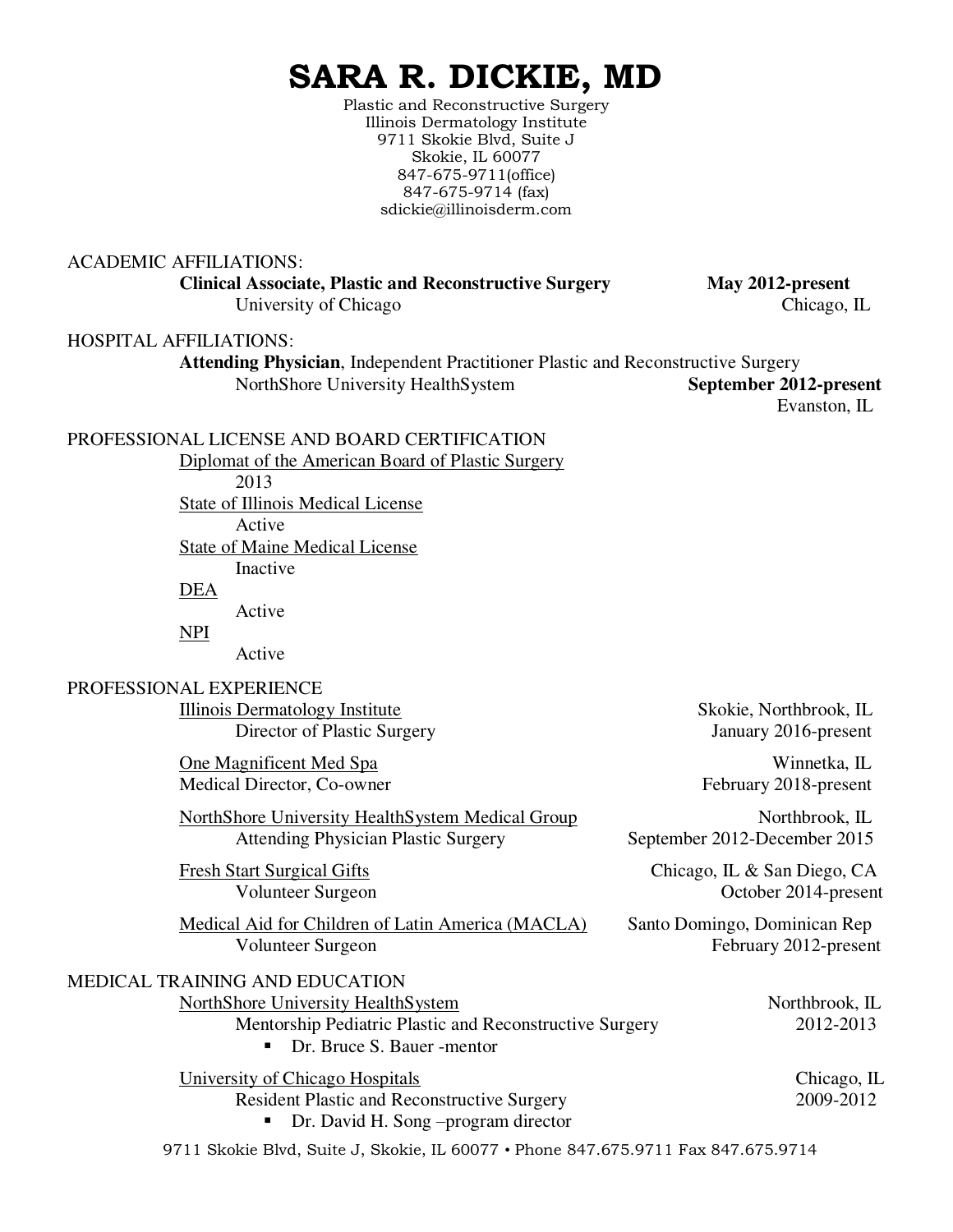| MEDICAL TRAINING AND EDUCATION cont.                          |                            |             |
|---------------------------------------------------------------|----------------------------|-------------|
| University of Chicago Hospitals                               |                            | Chicago, IL |
| <b>Intern and Resident General Surgery</b>                    |                            | 2006-2009   |
| Dr. Mitchell Posner – program director<br>$\blacksquare$      |                            |             |
| University of Chicago Pritzker School of Medicine             |                            | Chicago, IL |
| Doctor of Medicine                                            |                            | 2002-2006   |
| Oberlin College                                               |                            | Oberlin, OH |
| Bachelor of Arts - Honors in Biology                          |                            | 1993-1997   |
| Minor -Dance                                                  |                            |             |
| Sigma Xi Honor Society                                        |                            |             |
| PAST WORK EXPERIENCE                                          |                            |             |
| Planned Parenthood of Chicago                                 |                            | Chicago, IL |
| Colposcopy Coordinator, Medical Assistant for Family Planning |                            | 1997-2002   |
| Lori Spear – director of medical services                     |                            |             |
| PROFFESSIONAL AFFILIATIONS                                    |                            |             |
| American Association of Pediatric Plastic Surgeons            | Active Member 2015-current |             |
| <b>American Society of Plastic Surgery</b>                    | Active Member 2015-current |             |
| Young Plastic Surgeons Committee Member                       | 2017-2019                  |             |
| <b>American Academy of Pediatrics</b>                         | Active Member 2013-current |             |
| American Cleft Palate and Craniofacial Association            | Active Member 2013-current |             |
| <b>AWARDS and HONORS</b>                                      |                            |             |
| <b>AOA Honor Society 2006</b>                                 |                            |             |
| Leonard Tow Humanism in Medicine Award 2006                   |                            |             |

Service Values Award NorthShore University HealthSystem 2013, 2014, 2015

### PEER-REVIEWED PUBLICATIONS

Dorafshar AH, **Dickie SR**, Cohn AB, et al. Antishear therapy for toxic epidermal necrolysis: an alternative treatment approach. Plast Reconstr Surg. 2008 Jul; 122(1): 154-60

**Dickie SR**, Dorafshar AH, Song DH. Definitive closure of the infected median sternotomy wound: a treatment algorithm utilizing vacuum-assisted closure followed by rigid plate fixation. Ann Plast Surg. 2006 June; 56(8): 680-685

## OTHER PUBLICATIONS

Bauer BS, **Dickie SR**. Congenital Lesions and Tissue Expansion in Goldwyn R and Cohen M (eds) The Unfavorable Result in Plastic Surgery, Avoidance and Treatment 4th ed. Lippincott, Williams and Wilkins. *In publication* 

Bauer BS, Dickie SR. in Bentz, Bauer, Zucker (eds) Principles and Practice of Pediatric Plastic Surgery 2nd ed. CRC Press, 2016

Bauer BS, **Dickie SR**. Correction of the Prominent Ear. QMP Pulse 2014 Nov; 6 (3)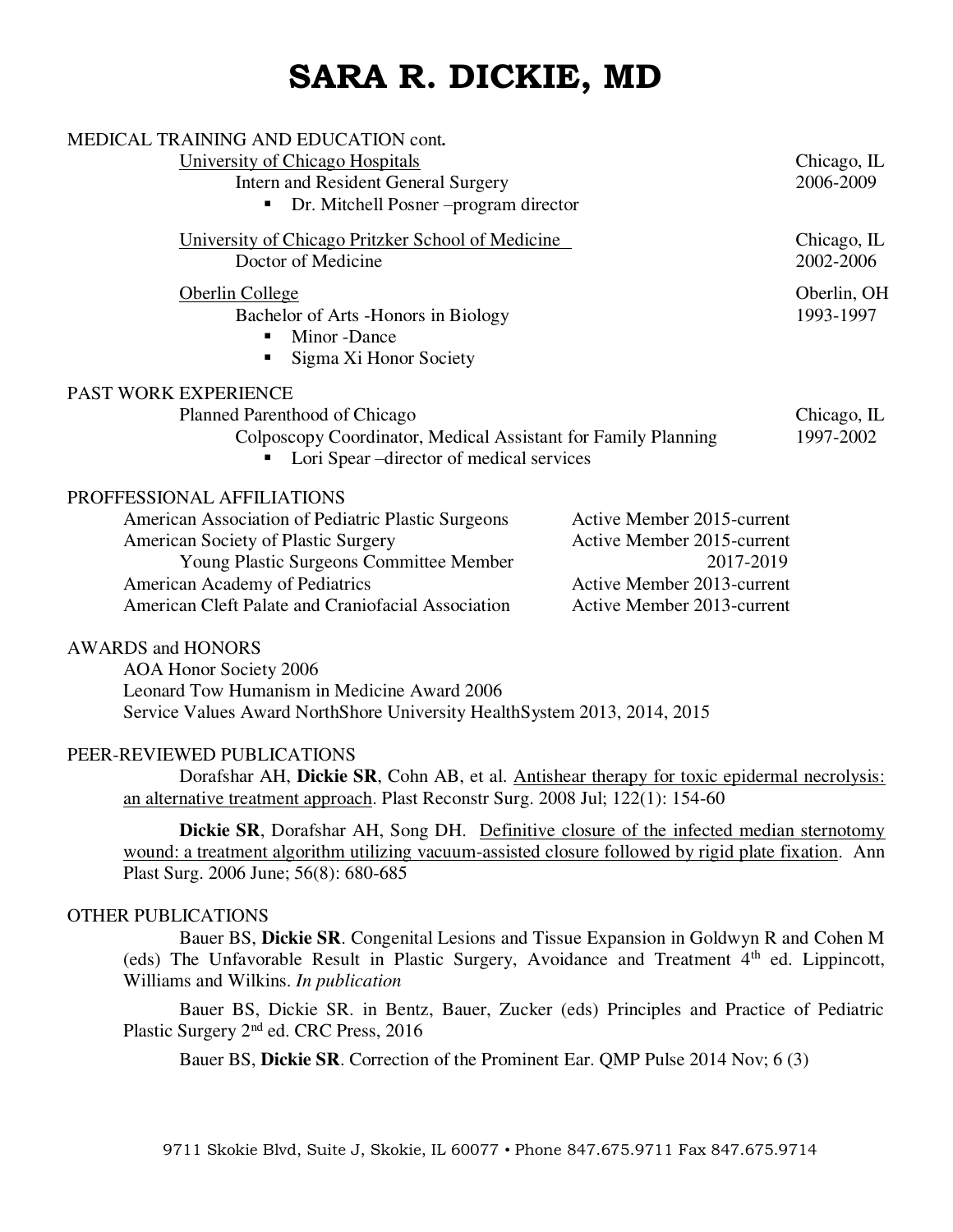#### OTHER PUBLICATIONS cont.

Bauer BS, **Dickie SR**: Congenital Nevi. In Puri P (ed), Encyclopedia of Pediatric Surgery, Volume 2. Springer. *In publication* 

**Dickie, SR**, Howard, M: COMPREHENSIVE TRUNK ANATOMY. In Song DH (ed), Plastic Surgery 3rd ed. Neligan, Volume 4; Lower Extremity, Trunk and Burns. pp. 220-238, New York, Elsevier Saunders Publishing. 2013.

**Dickie SR**, Adamson PA, Warner JP: ALAR SOFT-TISSUE TECHNIQUES IN RHINOPLASTY: ALGORITHM AND GUIDELINES. In Shiffman MA, DiGiuseppe A (eds), Advanced Rhinoplasty: Art, Science, and New Clinical Techniques, pp 425-434, Berlin, Springer Publishing. 2013

**Dickie SR**, Adamson PA, Warner JP: "Alar soft tissue techniques in rhinoplasty" in: Haithrim (ed), Atlas of Operative Otorhinoloaryngology and Head & Neck Surgery, pp. 1009 -1018, London, Jaypee Publishing. 2013

**Dickie SR**, Few JW; Article Review "Surgical Correction of Multiple Upper Eyelid Folds in East Asians". *July 2011, online http://www.psenetwork.org* 

#### ABSTRACTS

**Dickie SR,** Schindler N, Warner J (2013, April) *Bridging the Gap for Cosmetic Procedures: A Rhinoplasty Course Improves Knowledge but Uncovers Deficiency in Operative Planning Skills.* Podium presentation at Surgical Education Week, Annual Meeting of the Association for Surgical Education, Orlando, FL

**Dickie SR,** Bauer B, Lin S (2012, April) *The use of bilateral Facial Artery Musculomucosal (FAMM) Flaps for palatal lengthening*. Podium presentation at American Cleft Palate Craniofacial Association Annual Meeting, San Jose, CA

**Dickie SR**, Gottlieb LJ (2012, January) *Free flap reconstruction of chronic empyema and bronchopleural fistula; a case series.* Podium presentation at ASPS Senior Residents Conference, Tampa, Fl

Greives M, **Dickie SR**, Gottlieb LJ, Park J. (2011, May). *External Oblique Rotational Flap for Chest Wall Reconstruction for Radiation induced wounds.* Podium presentation at Midwestern Association of Plastic Surgeons Annual Meeting, Chicago, IL

**Dickie SR**, Dorafshar AH, Song DH. (2006, May) *Definitive closure of the infected median sternotomy wound: a treatment algorithm utilizing vacuum-assisted closure followed by rigid plate fixation*. Podium presentation at Midwest Association of Plastic Surgeons Annual Meeting, Chicago,  $\Pi$ .

#### PRESENTATIONS

"Birthmarks: Common congenital skin lesions and their management" NorthShore Pediatric Symposium, October 3, 2015, Northbrook, IL

"Birthmarks: Beautiful or Beastly? Common congenital skin lesions and their management" Department of Pediatrics Grand Rounds, June 23, 2015 Evanston, IL